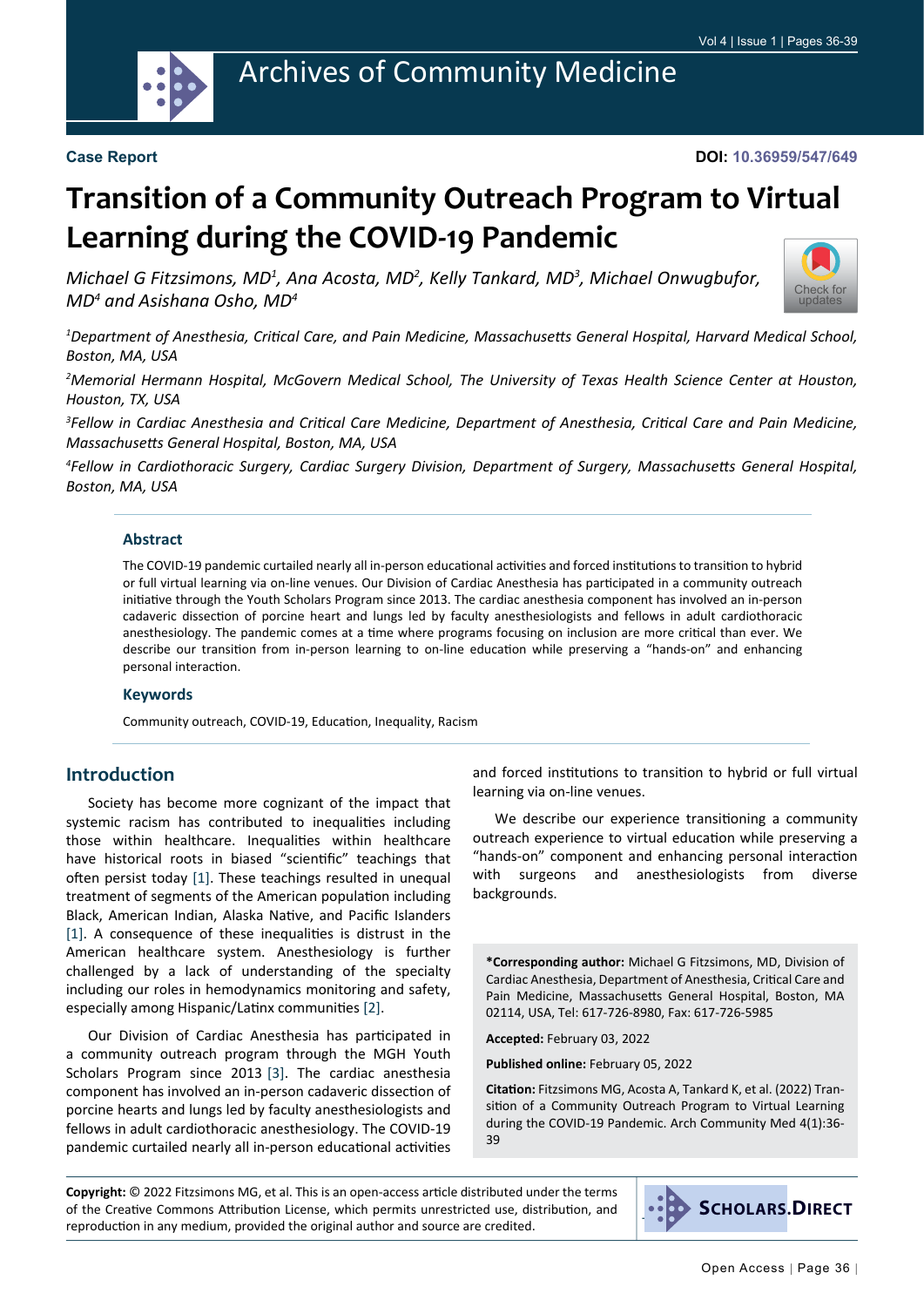#### **Program**

The Youth Scholars Program through the Center for Community Health Improvement is a 4-year program designed for students in the Boston area public school systems interested in careers in the health sciences. The program focuses on career exploration, research, and college readiness. The Division of Cardiac Anesthesia has participated through the delivery of a cadaveric porcine heart and lung dissection experience. The Scholars have been led through a in-person, hands-on dissection with faculty anesthesiologists, residents and fellows in anesthesia as well as cardiac surgical fellows.

Program modification during the COVID-19 pandemic focused on three goals: (1) Enhance understanding of cardiac surgery and anesthesia, (2) Maintain a hands-on "dissection" experience, and (3) Increase exposure to women and physicians from underrepresented communities.

Thirty-one Scholars participated in 2021. Most Scholars were female (67.4%) [\(Table 1\)](#page-1-0) and Hispanic/Latinx (61.29%)

<span id="page-1-0"></span>

| Table 1: Gender. |  |
|------------------|--|
|                  |  |

| Category | <b>Number of scholars</b> | Percentage |
|----------|---------------------------|------------|
| Female   | 21                        | 67.40%     |
| Male     | 10                        | 32.26%     |
|          | 31                        | 100%       |

| <b>Race/Ethnicity</b>     | <b>Number of Scholars</b> | Percentage |
|---------------------------|---------------------------|------------|
| Asian                     | 3                         | 9.68%      |
| Black/African<br>American | 6                         | 19.35%     |
| Hispanic/Latinx           | 19                        | 61.29%     |
| Other                     | $\mathcal{P}$             | 6.45%      |
| White                     | 1                         | 3.23%      |
| <b>Total</b>              | 31                        | 100%       |

<span id="page-1-1"></span>**Table 2:** Race/Ethnicity.

followed by Black/African American (19.35%) and Asian American (9.68%) ([Table 2\)](#page-1-1). Scholars came from 11 public high schools in Boston or the immediate surrounding communities ([Table 3](#page-1-2)).

ZOOM (ZOOM Video Communications, San Jose, CA) was selected as the video conferencing system for delivery of the program. Faculty and fellow level trainees were recruited from the Division of Cardiac Anesthesia and Cardiac Surgery Division in the Department of Surgery. Two African American cardiac surgical fellows and two female cardiac anesthesia fellows, one of which represented the Latinx community volunteered to participate. Youth Scholars were each provided a welcome letter, educational primer, and a polyvinylchloride, handpainted heart model approximately one-half life-size before the session. The educational primer included labeled images of the heart model for home study as well as descriptions of the functions of the anatomic structures.

The opening portion of the program included a brief review of cardiac history with highlights of two pioneers in heart surgery from underrepresented groups. Dr. Daniel Hale Williams repair of a stab wound within the mediastinum is often identified as the first surgical procedure performed on the heart [[4\]](#page-2-3). The contributions of Vivien Thomas were discussed [\[5](#page-2-4)]. The Scholars were introduced via a PowerPoint (Microsoft Corporation, Redmond, WA) to the various roles and responsibilities of the many members of the cardiac surgical operating room care team including images of anesthesiologists and trainees, cardiac surgeons, cardiac scrub and circulating nurses, perfusionists, and anesthesia technicians. Scholars then explored images of many of the procedures that the cardiac surgical team is involved in including valve replacement and repair, coronary artery bypass grafting, clot removal, ventricular assist device placement, and repair of aortic dissections.

Cardiac surgeons, anesthesiologists, and fellow level trainees each led 45-minute breakout sessions each with 3-4 Scholars to undertake a hands-on "dissection" of the heart models and participate in discussions about heart care and health with the leaders.

| <b>School</b>                        | City              | <b>Number of Scholars</b> | Percentage |
|--------------------------------------|-------------------|---------------------------|------------|
| Burh High School                     | Dorchester, MA    | 2                         | 6.45%      |
| Chelsea High School                  | Chelsea, MA       | 3                         | 9.68%      |
| Dearborn STEM Academy                | Roxbury, MA       | 3                         | 9.68%      |
| East Boston High School              | East Boston, MA   | 4                         | 12.90%     |
| Edward M. Kennedy Academy for Health | Boston, MA        | 7                         | 22.58%     |
| Revere High School                   | Revere, MA        | 6                         | 19.35%     |
| Tech Boston Academy                  | Boston, MA        | 1                         | 3.23%      |
| English High School                  | Jamaica Plain, MA | 2                         | 6.45%      |
| John O'Bryant High School            | Roxbury, MA       | 1                         | 3.23%      |
| METCO-Westwood High School           | Westwood, MA      | 1                         | 3.23%      |
| Snowden International School         | Boston, MA        | 1                         | 3.23%      |
|                                      | 11 schools        | 31                        | 100%       |

<span id="page-1-2"></span>**Table 3:** Schools.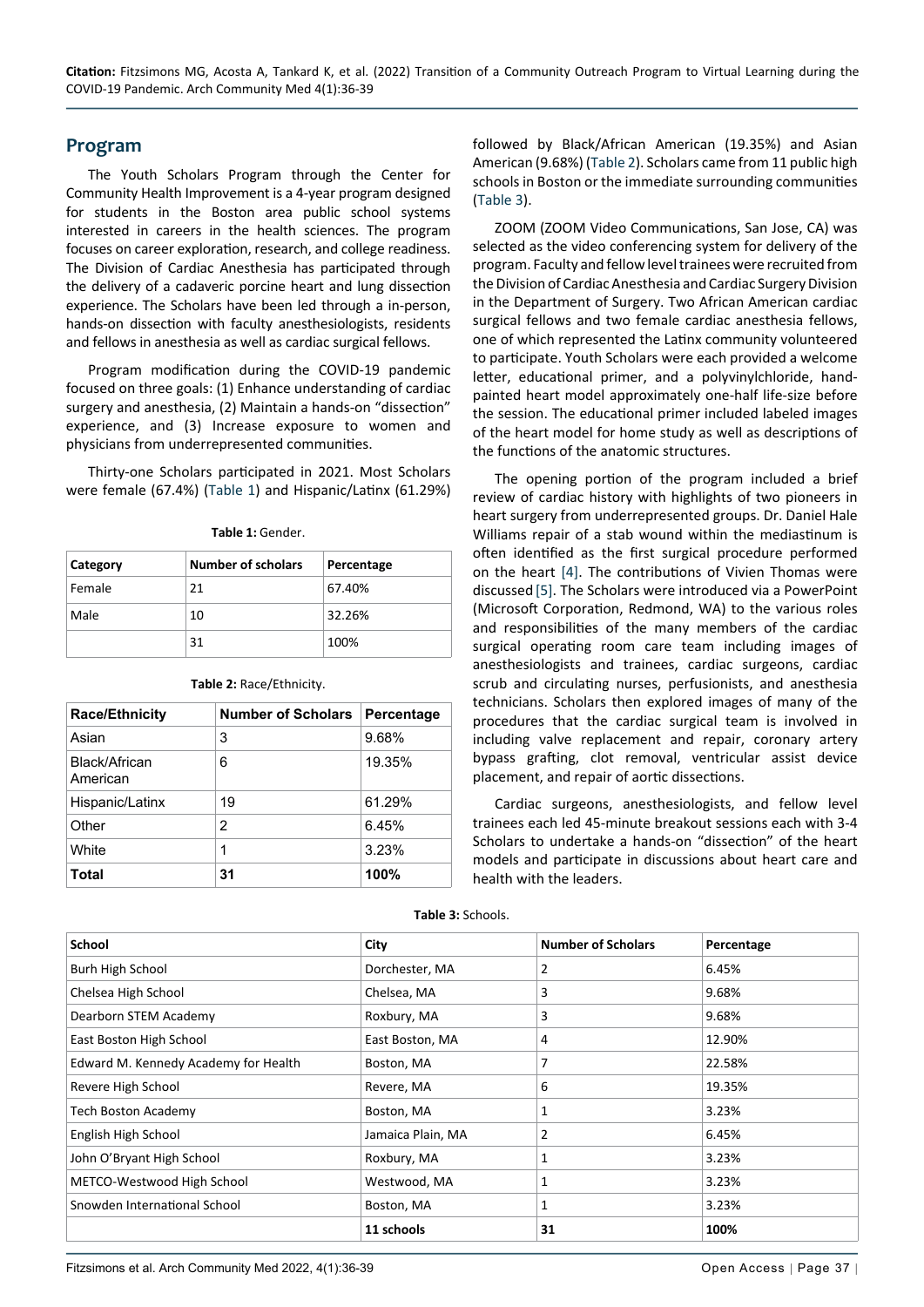# **Discussion**

Healthcare must address three major challenges in its relationship to diverse communities: quality of care, trust, and opportunity. The Youth Scholars Program focuses on public school students grades 9-12 in Boston, Chelsea, and Revere, Massachusetts. The primary goal is to stimulate focus on science and healthcare, enhance interest in college, and facilitate academic success. The Division of Cardiac Anesthesia contributes through a yearly in-person exploration of the anatomy of the heart and lungs through a porcine cadaveric dissection that includes a PowerPoint presentation to guide Scholars thorough the anatomy [\[3\]](#page-2-2). The session is considered by many Scholars to be the highlight of the program. The COVID-19 pandemic eliminated the opportunity for Scholars to gather in-person. The Division of Cardiac Anesthesia appreciates the opportunity to address the three challenges and wished to maintain a high-quality, interactive, and handson experience for the Scholars.

Transition of education to online forums during COVID-19 challenged every corner of the planet but have may have a far more negative impact on students in urban schools that are largely from communities of color [\[6](#page-2-5)]. Schools impacted the most by the COVID-19 pandemic are those that are more racially diverse, have higher rates of students that experience homelessness, are of limited English efficiency, or are eligible for free/reduced lunch [\[6](#page-2-5)]. The Boston public school system is not immune to these conditions as more than 70% of  $10<sup>th</sup>$ grade students are considered economically disadvantaged [[7\]](#page-3-6).

Anatomy education may be challenged more than other areas as it primarily involves exploration of a physical structure [[8\]](#page-3-7). Methods of teaching anatomy that can remain with virtual education include pre-recorded videos, augmented reality, and virtual reality [\[9](#page-3-8),[10](#page-3-9)]. Common criticisms of virtual instruction of anatomy include a loss of emotional, olfactory, and tactile learning common in human anatomy laboratories [[11\]](#page-3-10). Challenges identified by anatomy educators in medical schools include reduced student engagement, difficulty with assessment, time constraints, loss of the teacher-student relationship, reduction in the quality of available resources, and lack of adequate technical support [[11](#page-3-10)]. Virtual formats in anatomy education also sacrifice the co-learning which occurs when teams of learners explore anatomy during live dissections. Our desire to preserve the tactile aspect of learning resulted in a decision to purchase individual heart models for the Scholars. Our program was not without risk. Many students are reluctant to turn on videoconferencing during educational sessions. Castelli and Sarvary reported that some students are reluctant to turn on cameras due to concerns about their personal appearance or the background of their location [[12\]](#page-3-11).

Communities of color continue to suffer from lower access to employment, housing, quality healthcare, and quality education [\[13](#page-3-12)]. Access to quality healthcare has many different forms beyond merely passing through the doors of a hospital or physician's office. Black patients receive 34% fewer preventative services when treated by white physicians than when treated by a member of their community [\[14](#page-3-0)]. The reasons are unclear, but communication is improved when physicians and patients are racially matched [[15](#page-3-1)]. The perception is that treatment is more respectful when received a provider of the same racial identity [[16\]](#page-3-2).

African American and Hispanic/Latinx communities have lower levels of trust in the American healthcare system [\[17](#page-3-3)]. African Americans reporting lower trust have had fewer quality interactions with healthcare providers and are less likely to have obtained their healthcare from a facility with a physician [[18\]](#page-3-4). Parents likewise distrust the healthcare system when obtaining care for their children and higher levels of distrust are reported among those with lower levels of education [\[19](#page-3-5)].

We recognized the impact that the lack of high-quality interactions may have on the care that patients receive as well as the trust they place within healthcare. We recruited faculty cardiac surgeons, a cardiac anesthesiologist, and fellow level trainees in cardiac anesthesia and cardiac surgery to expose Scholars to accomplished individuals from the communities of which they identify. We believe that our program however small could be identified as a positive interaction with the healthcare system.

Cardiac surgery and anesthesia are small, specialty practices within the larger healthcare system. We are fortunate to have daily exposure to frontiers and perspectives not seen by the general population. Community outreach programs such as ours can provide young individuals from diverse communities a positive interaction with the healthcare system that may ultimately increase trust, encourage entry into medicine as a career, and improve quality.

# **Conflicts of Interest**

The authors of this manuscript report no conflicts of interest.

# **References**

- <span id="page-2-0"></span>1. [Bailey ZD, Feldman JM, Bassett MT \(2021\) How structural racism](https://pubmed.ncbi.nlm.nih.gov/33326717/)  [works - Racist policies as a root cause of U.S. Racial health](https://pubmed.ncbi.nlm.nih.gov/33326717/)  [inequities. N Engl J Med 384: 768-773.](https://pubmed.ncbi.nlm.nih.gov/33326717/)
- <span id="page-2-1"></span>2. [Nagrampa D, Bazargan-Hejazi S, Neelakanta G, et al. \(2015\) A](https://pubmed.ncbi.nlm.nih.gov/25605048/)  [Survey of anesthesiologist's role, trust, in anesthesiologists, and](https://pubmed.ncbi.nlm.nih.gov/25605048/)  [knowledge and fears about anesthesia among predominantly](https://pubmed.ncbi.nlm.nih.gov/25605048/)  [Hispanic patients from an inter0city county preoperative clinic. J](https://pubmed.ncbi.nlm.nih.gov/25605048/)  [Clin Anesth 27: 97-104.](https://pubmed.ncbi.nlm.nih.gov/25605048/)
- <span id="page-2-2"></span>3. [Woodward E, Lai Y, Egun C, et al. \(2018\) How cardiac anesthesia](https://pubmed.ncbi.nlm.nih.gov/29366746/)  [can help "STEM" the tide of underrepresentation of minorities in](https://pubmed.ncbi.nlm.nih.gov/29366746/)  [science and medicine. J Cardiothorac Vasc Anesth 32: 631-635.](https://pubmed.ncbi.nlm.nih.gov/29366746/)
- <span id="page-2-3"></span>4. [Cobb WM \(1944\) Daniel Hale Williams-Pioneer and Innovator. J](https://www.ncbi.nlm.nih.gov/pmc/articles/PMC2616588/)  [Nati Med Assoc 36: 158-159.](https://www.ncbi.nlm.nih.gov/pmc/articles/PMC2616588/)
- <span id="page-2-4"></span>5. [Hagadorn QAJ, RMF Berger \(2020\) Setting the stage for](https://pubmed.ncbi.nlm.nih.gov/31910925/)  [increasing diversity in congenital cardiology: Let's celebrate the](https://pubmed.ncbi.nlm.nih.gov/31910925/)  75<sup>th</sup> anniversary of the Blalock-Thomas-Taussig shunt. Cardiol [Young 30: 446-447.](https://pubmed.ncbi.nlm.nih.gov/31910925/)
- <span id="page-2-5"></span>6. [Parolin Z, Lee Emma K \(2021\) Large socio-economic, geographic,](https://pubmed.ncbi.nlm.nih.gov/33737734/)  [and demographic disparities exist in exposure to school closures.](https://pubmed.ncbi.nlm.nih.gov/33737734/)  [Nat Hum Behav 5: 522-528.](https://pubmed.ncbi.nlm.nih.gov/33737734/)